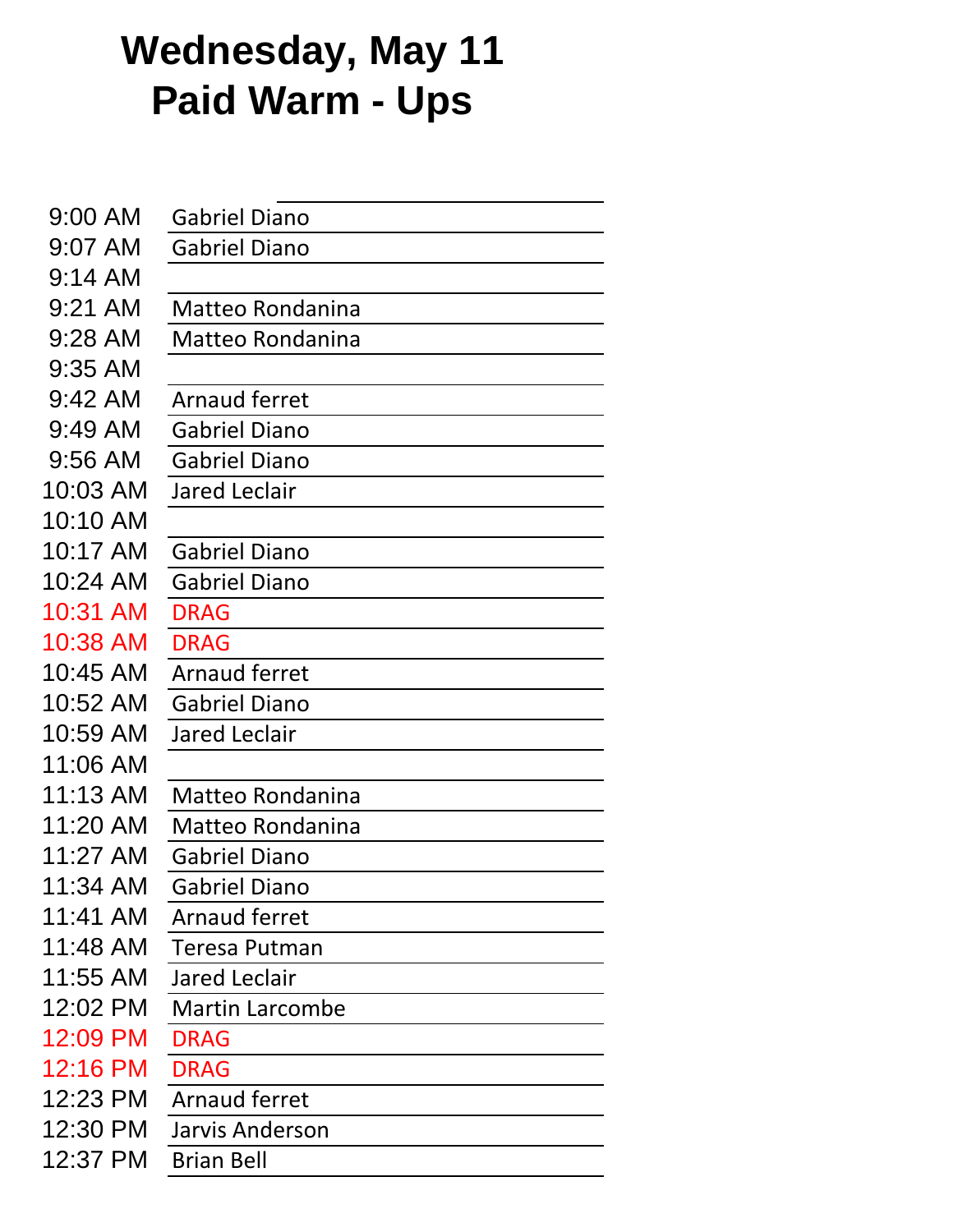| 12:44 PM  | <b>Gabriel Diano</b>    |
|-----------|-------------------------|
| 12:51 PM  | Arnaud ferret           |
| 12:58 PM  | <b>Trent Harvey</b>     |
| 1:05 PM   | <b>Martin Larcombe</b>  |
| 1:12 PM   | <b>Jared Leclair</b>    |
| $1:19$ PM | <b>Brian Bell</b>       |
| 1:26 PM   | Jarvis Anderson         |
| 1:33 PM   | <b>Arnaud ferret</b>    |
| 1:40 PM   | <b>Martin Larcombe</b>  |
| $1:47$ PM | <b>DRAG</b>             |
| 1:54 PM   | <b>DRAG</b>             |
| 2:01 PM   | <b>Matteo Rondanina</b> |
| 2:08 PM   | <b>Trent Harvey</b>     |
| $2:15$ PM | <b>Brian Bell</b>       |
| 2:22 PM   | <b>Martin Larcombe</b>  |
| 2:29 PM   | Jarvis Anderson         |
| 2:36 PM   | <b>Jared Leclair</b>    |
| 2:43 PM   | <b>Amber Muscianese</b> |
| 2:50 PM   | <b>Arnaud ferret</b>    |
| 2:57 PM   | <b>Trent Harvey</b>     |
| 3:04 PM   | <b>Brian Bell</b>       |
| 3:11 PM   | <b>Martin Larcombe</b>  |
| 3:18 PM   | Jared Leclair           |
| 3:25 PM   | <b>Jarvis Anderson</b>  |
| 3:32 PM   | <b>DRAG</b>             |
| 3:39 PM   | <b>DRAG</b>             |
| 3:46 PM   | <b>Amber Muscianese</b> |
| 3:53 PM   | <b>Jared Leclair</b>    |
| 4:00 PM   | <b>Josh Murphy</b>      |
| 4:07 PM   | <b>Martin Larcombe</b>  |
| 4:14 PM   | <b>Jarvis Anderson</b>  |
| 4:21 PM   | <b>Troy Compton</b>     |
| 4:28 PM   | <b>Arnaud ferret</b>    |
| 4:35 PM   | <b>Josh Murphy</b>      |
| 4:42 PM   | <b>Trent Harvey</b>     |
| 4:49 PM   | <b>Martin Larcombe</b>  |
| 4:56 PM   | <b>Brian Bell</b>       |
| 5:03 PM   | Josh Murphy             |